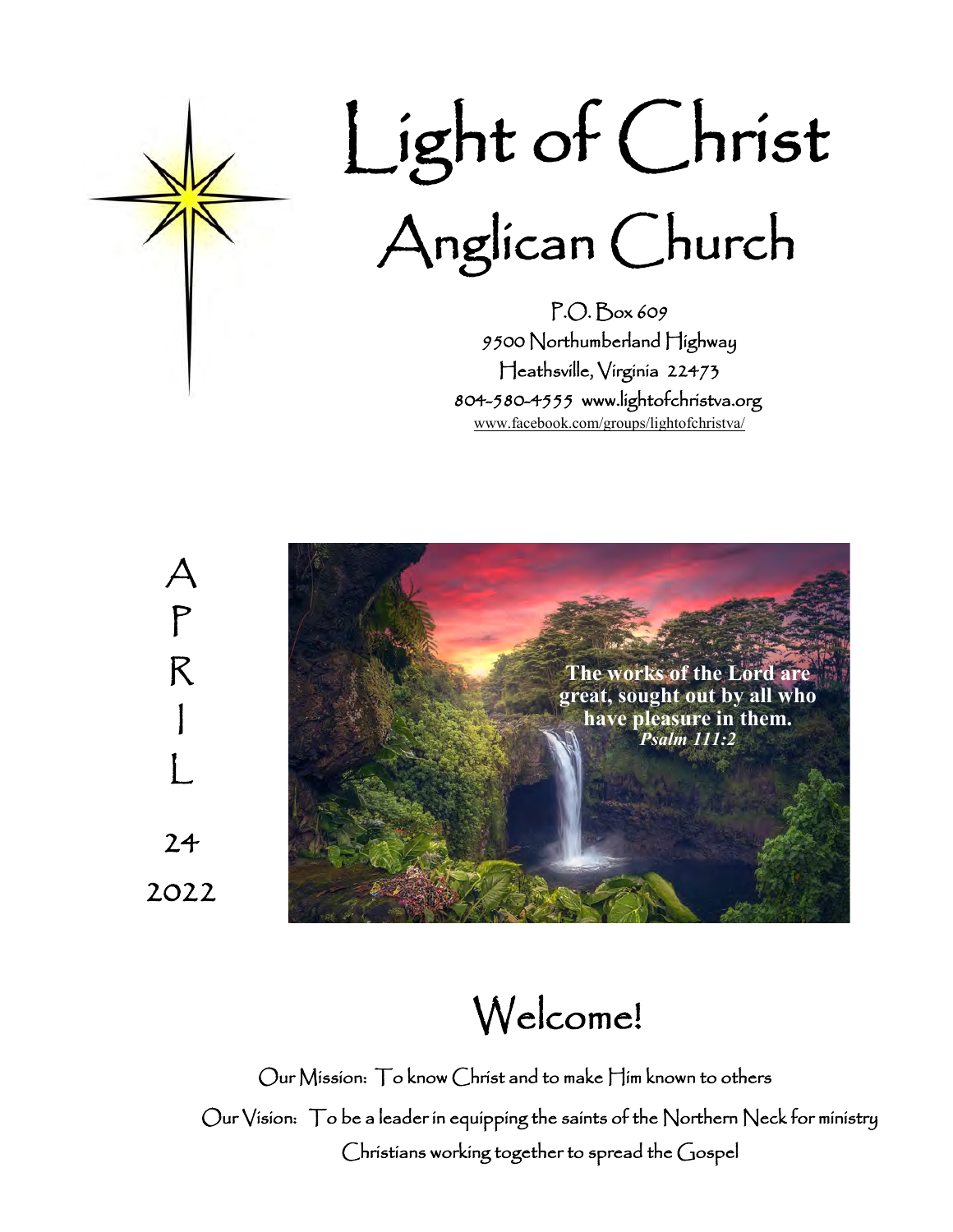#### **IN THE LORD'S SERVICE**

| <b>Clergy</b> - Rev. Mike Moffitt                 |
|---------------------------------------------------|
| <b>Pianist</b> - Jan Beckett                      |
| <b>Recorded Pre-Service Music - Judy Rasberry</b> |
| <b>Acolyte - David Gwaltney</b>                   |
| <b>Lesson Reader - Susan Read</b>                 |
| <b>Prayers of the People -Teresa Moffitt</b>      |
| Lay Eucharistic Minister - Bart Morrison          |
| <b>Altar Guild - Sandi Ward</b>                   |
| <b>Audio/Visual Technicians - Wayne Hamlett,</b>  |
| Randy Smith, or Fred Wimberly                     |
| <b>Vestry Duty - Ed Feddman</b>                   |
| <b>Counter</b> - Betty Dillingham                 |
| <b>Chiming of the Hour - John Parrish</b>         |
|                                                   |

#### **THIS WEEK'S ACTIVITIES**

| Sun. | 9:00a.m.<br>$10:00$ a.m. | Sunday School for adults and<br>children<br>Sunday Worship |
|------|--------------------------|------------------------------------------------------------|
|      | 12:00 p.m.               | <b>LOC Ringers practice</b>                                |
| Wed. | $10:00$ a.m.             | Zoom Intercessory Prayer<br><b>Study Group</b>             |
|      | 1:00 p.m.                | "The Book of Revelation" class                             |
| Thu. | 1:30 p.m.                | <b>Todd Lewis Bible Study</b>                              |
| Fri. | 1:30 p.m.<br>7:00 p.m.   | YogaFaith Chair Yoga<br>Zoom Prayer Meeting                |

All activities are held at Light of Christ Anglican Church unless otherwise noted. Throughout the week, various other groups meet for Bible study and fellowship. Please call the church office or the individuals listed above for more information about these groups.

Newcomers are welcome.

#### **PARISH LEADERSHIP AND STAFF**

**Staff Clergy** - The Rev. Michael J. Moffitt, Rector **Senior Warden** - George Beckett **Junior Warden** - Bill Andrulot **Treasurer** - Courtney Ludeman **Registrar** - Jan Beckett **Assistant Treasurer** - Betty Dillingham **Members of the Vestry** - Constance McDearmon, Doug Ludeman, Ed Feddeman and Sandi Ward **Webmaster** - Joy Gwaltney **Office Manager** - Joyce Williams **Office email** - lightofchristva@gmail.com **Office phone** - 804-580-4555 **Office hours** - Monday: 8:00 a.m. - 1:00 p.m. Tuesday - Friday: 8:00 a.m. - 2:00 p.m. **Prayer Line** - 804-724-8005

#### **COPYRIGHT NOTICE**

Light of Christ Anglican Church makes every effort to acquire requisite copyright permissions to reprint all text, lyrics, and music that appear in this worship quide. Materials from The Hymnal 1982; Lift Every Voice and Sing II; and Wonder, Love, and Praise are used with permission of RiteSong, all rights reserved; and under OneLicense.net #A-714729. Copyright permissions for materials from Light of Christ Song Book (the "Blue Book") compiled by Light of Christ Anglican Church may be found therein. Other permissions accompany items as they appear in the course of this worship guide. Light of Christ Anglican Church also holds CCLI (Christian Copyright Licensing International) license #2429023, which covers much of the aforementioned material redundantly.

*Scripture quotations are from the* HOLY BIBLE*,* ENGLISH STANDARD VERSION*®* . (ESV*®), copyright © 2001 by Crossway Bibles, a publishing ministry of Good News Publishers. Used by permission. All rights reserved.*

**A nursery for children ages 0-4 is available during the Worship Service beginning at 9:45 a.m. We ask that older children be brought to church for worship.**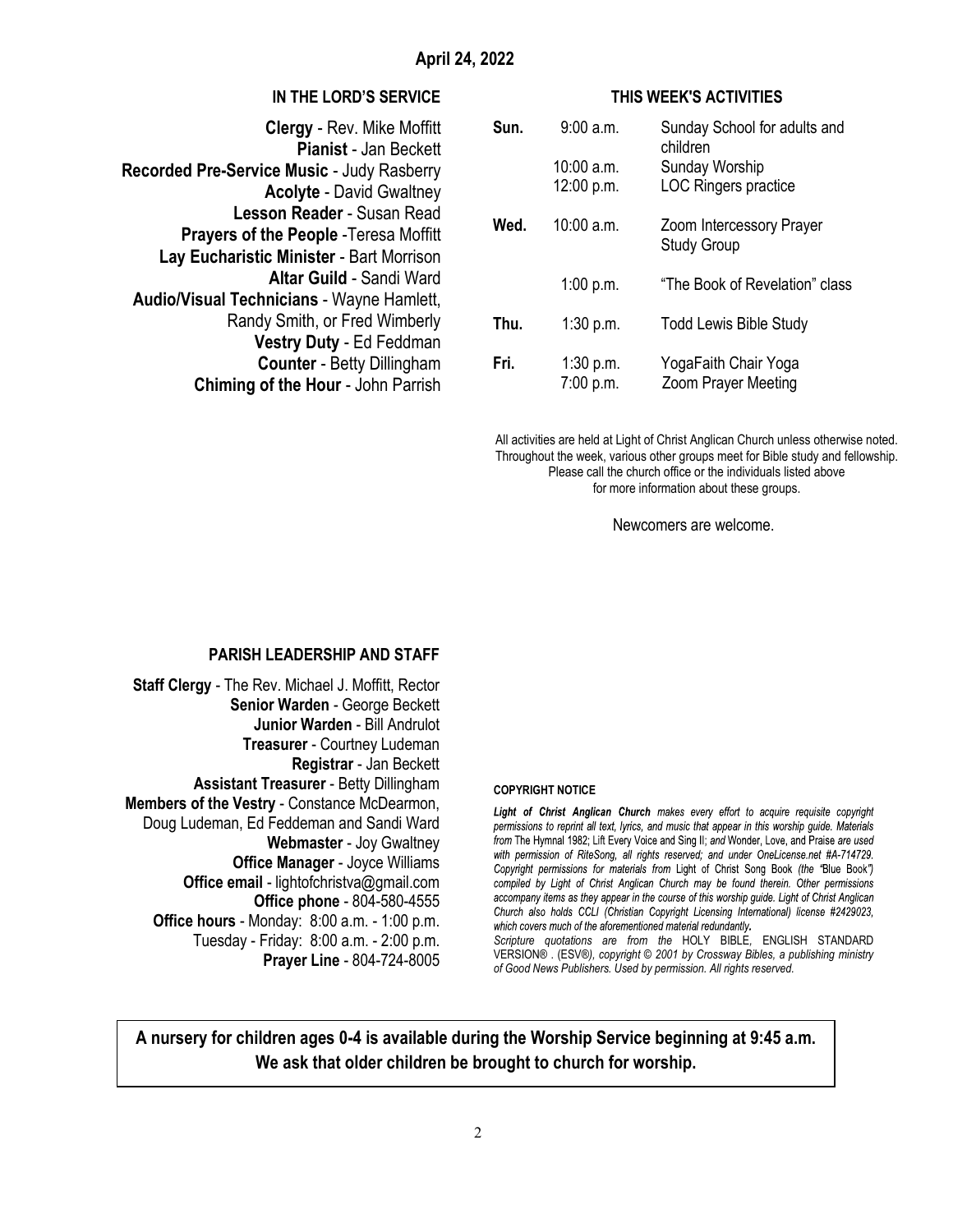## **Second Sunday of Easter April 24, 2022**

*Renewed Ancient Text*

*The people stand and sing.*

**Opening Hymn: A Mighty Fortress is Our God vs. 1, 3, 4**

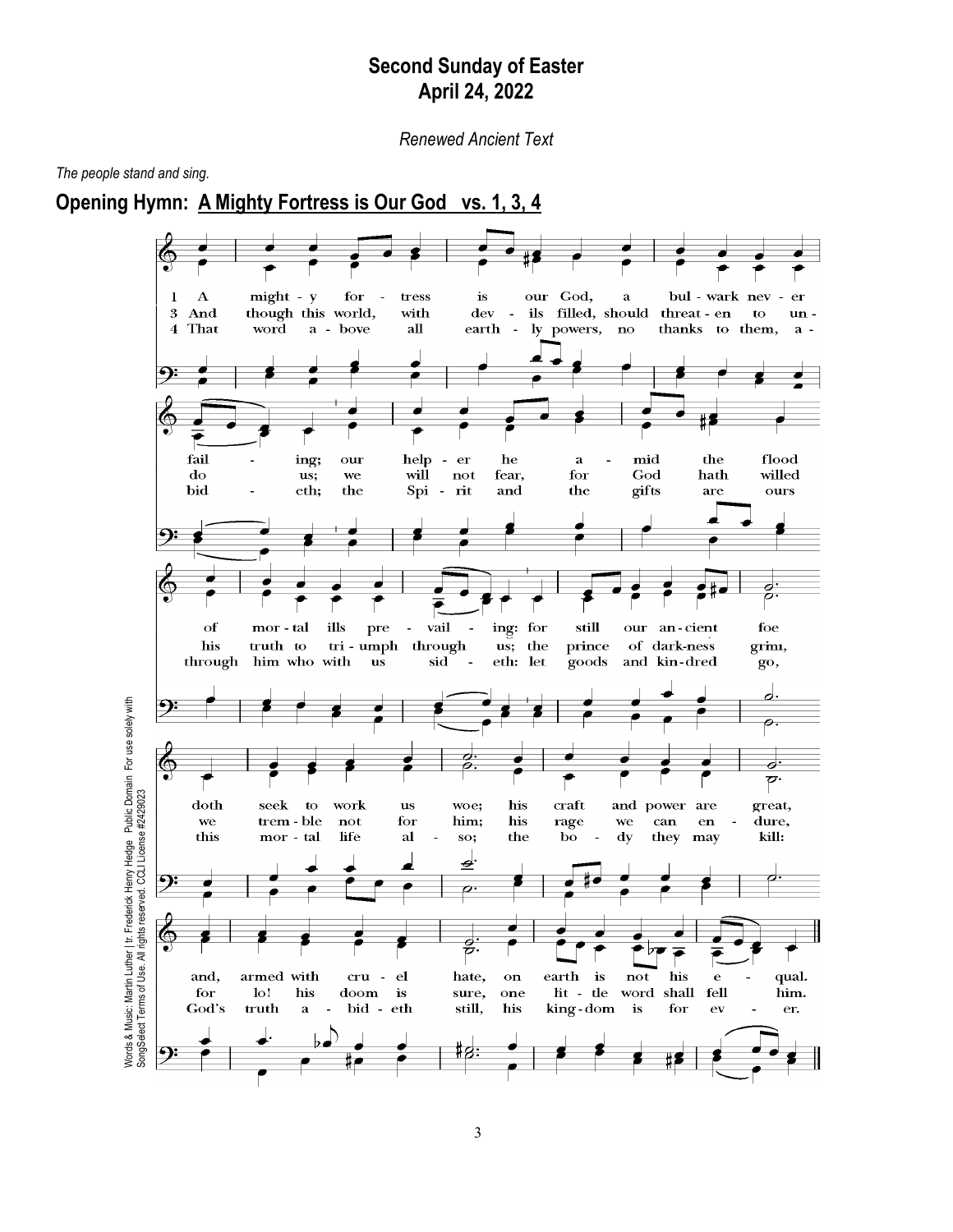# **THE WORD OF GOD**

## **Words of Acclamation and Collect for Purity**

**Priest:** Blessed be God: the Father, the Son, and the Holy Spirit. **People: And blessed be his kingdom, now and for ever. Amen.** 

**Priest:** Almighty God, to you all hearts are open, all desires known, and from you no secrets are hid. Cleanse the thoughts of our hearts by the inspiration of your Holy Spirit, that we may perfectly love you, and worthily magnify your holy Name; through Christ our Lord.

#### **People: Amen.**

## **The Summary of the Law**

Hear what our Lord Jesus Christ says:

You shall love the Lord your God with all your heart and with all your soul and with all your mind. This is the first and great commandment. And the second is like it: You shall love your neighbor as yourself. On these two commandments depend all the Law and the Prophets. *Matthew 22:37-40*

## **Hymn: We Will Glorify vs. 1–3**



**Priest:** The Lord be with you. **People: And with your spirit. Priest:** Let us pray.

## **Collect of the Day**

Almighty and everlasting God, who in the Paschal mystery established the new covenant of reconciliation: Grant that all who have been reborn into the fellowship of Christ's Body may show forth in their lives what they profess by their faith; through Jesus Christ our Lord, who lives and reigns with you and the Holy Spirit, one God, for ever and ever. **People: Amen.**

*The people sit.*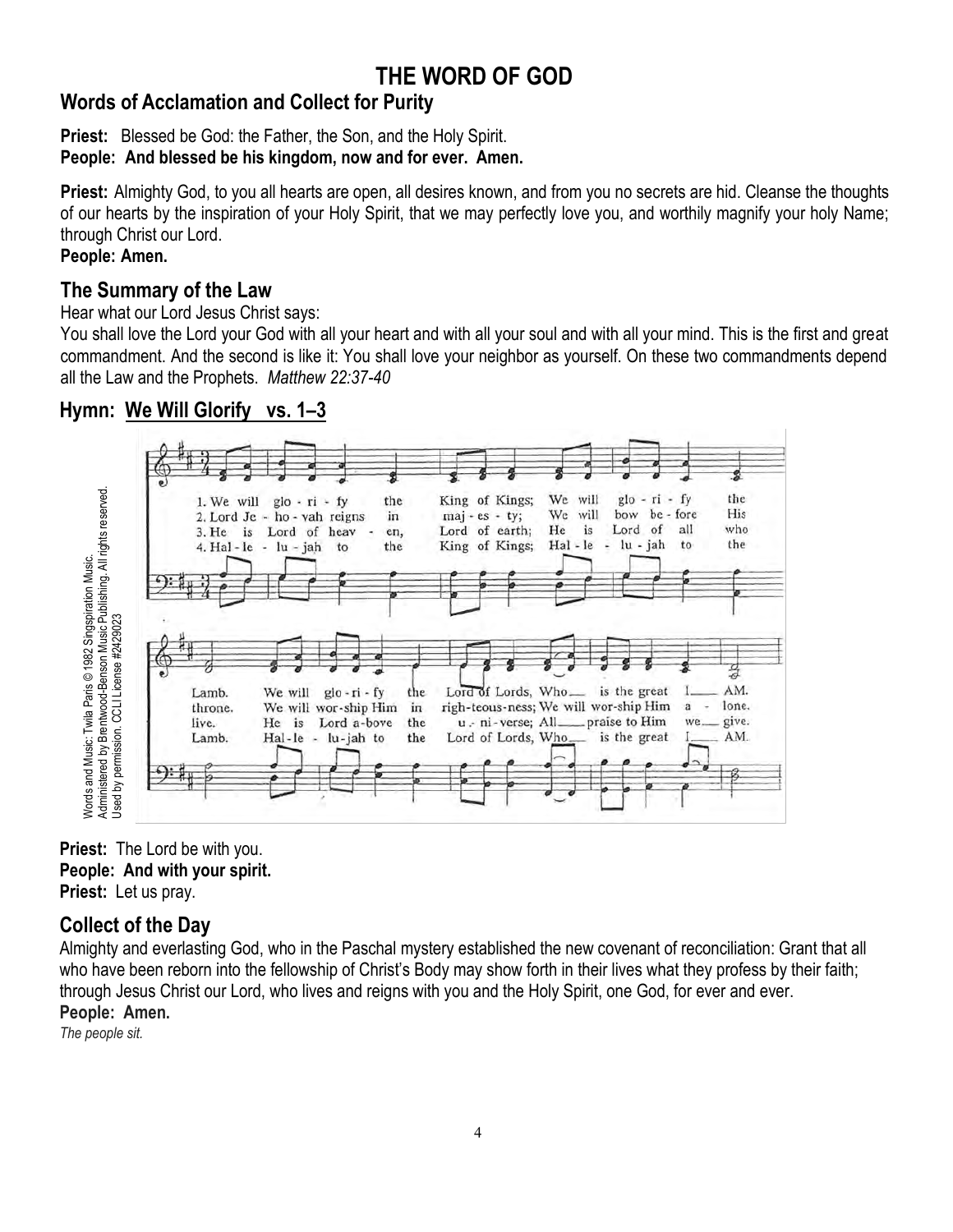## **First Reading: Job 42:1–6**

<sup>1</sup>Then Job answered the LORD and said: <sup>2</sup> "I know that you can do all things, and that no purpose of yours can be thwarted. <sup>3</sup>'Who is this that hides counsel without knowledge?' Therefore I have uttered what I did not understand, things too wonderful for me, which I did not

**Reader:** The Word of Lord. **People: Thanks be to God.**

## **Psalm: 111:1–10 pp. 419–420 BCP**

*Confitebor tibi* 

<sup>1</sup> Praise the Lord. I will give thanks unto the Lord with my whole heart, \*

in the company of the upright, and among the congregation.

- <sup>2</sup> The works of the Lord are great, \* sought out by all who have pleasure in them.
- <sup>3</sup> His work is worthy to be praised and held in honor,  $*$ and his righteousness endures for ever.
- <sup>4</sup> He has made his marvelous works to be had in remembrance; \*

The Lord is gracious and merciful.

<sup>5</sup> He has given food to those who fear him; \* he shall ever be mindful of his covenant.

know. <sup>4</sup> 'Hear, and I will speak; I will question you, and you make it known to me.' <sup>5</sup> I had heard of you by the hearing of the ear, but now my eye sees you; <sup>6</sup> therefore I despise myself, and repent in dust and ashes."

- <sup>6</sup> He has shown his people the power of his works, \* that he may give them the heritage of the nations.
- <sup>7</sup> The works of his hands are faithfulness and justice; \* all his commandments are true.
- <sup>8</sup> They stand fast for ever and ever, \* and are done in truth and equity.

<sup>9</sup> He sent redemption to his people; he has commanded his covenant for ever; \* holy and awesome is his Name.

<sup>10</sup> The fear of the Lord is the beginning of wisdom; \* a good understanding have all those who live accordingly; his praise endures for ever.

### **Reader and People: Glory to the Father, and to the Son, and to the Holy Spirit; as it was in the beginning, is now, and will be forever. Amen.**

### **Second Reading: Revelation 1:1–8**

<sup>1</sup> The revelation of Jesus Christ, which God gave him to show to his servants the things that must soon take place. He made it known by sending his angel to his servant John, <sup>2</sup> who bore witness to the word of God and to the testimony of Jesus Christ, even to all that he saw. <sup>3</sup> Blessed is the one who reads aloud the words of this prophecy, and blessed are those who hear, and who keep what is is written in it, for the time is near. <sup>4</sup> John to the seven churches that are in Asia: Grace to you and peace from him who is and who was and who is to come, and from the seven spirits who are before his throne,

**Reader:** The Word of the Lord. **People: Thanks be to God.**

<sup>5</sup> and from Jesus Christ the faithful witness, the firstborn of the dead, and the ruler of kings on earth. To him who loves us and has freed us from our sins by his blood 6 and made us a kingdom, priests to his God and Father, to him be glory and dominion forever and ever. Amen. 7 Behold, he is coming with the clouds, and every eye will see him, even those who pierced him, and all tribes of the earth will wail on account of him. Even so. Amen. <sup>8</sup> "I am the Alpha and the Omega," says the Lord God, "who is and who was and who is to come, the Almighty."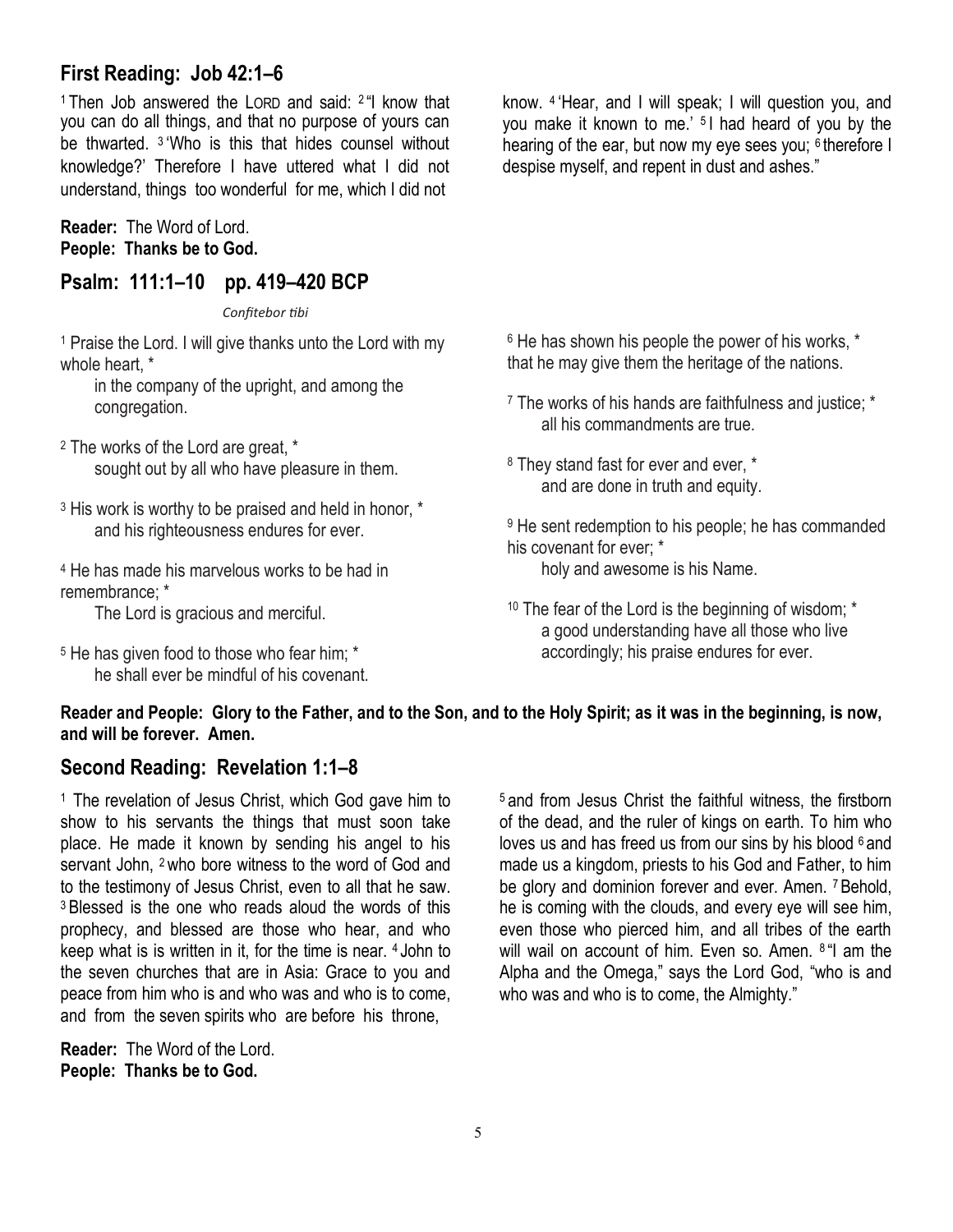*The people stand to sing and remain standing for the Gospel.*



Hymn: It is Well With My Soul vs. 1, 3, 4

Horatio Gates Spafford | Philip Paul Bliss Words & Music: Public Domain. For use solely with SongSelect terms of Use. All rights reserved. CCLI License #2429023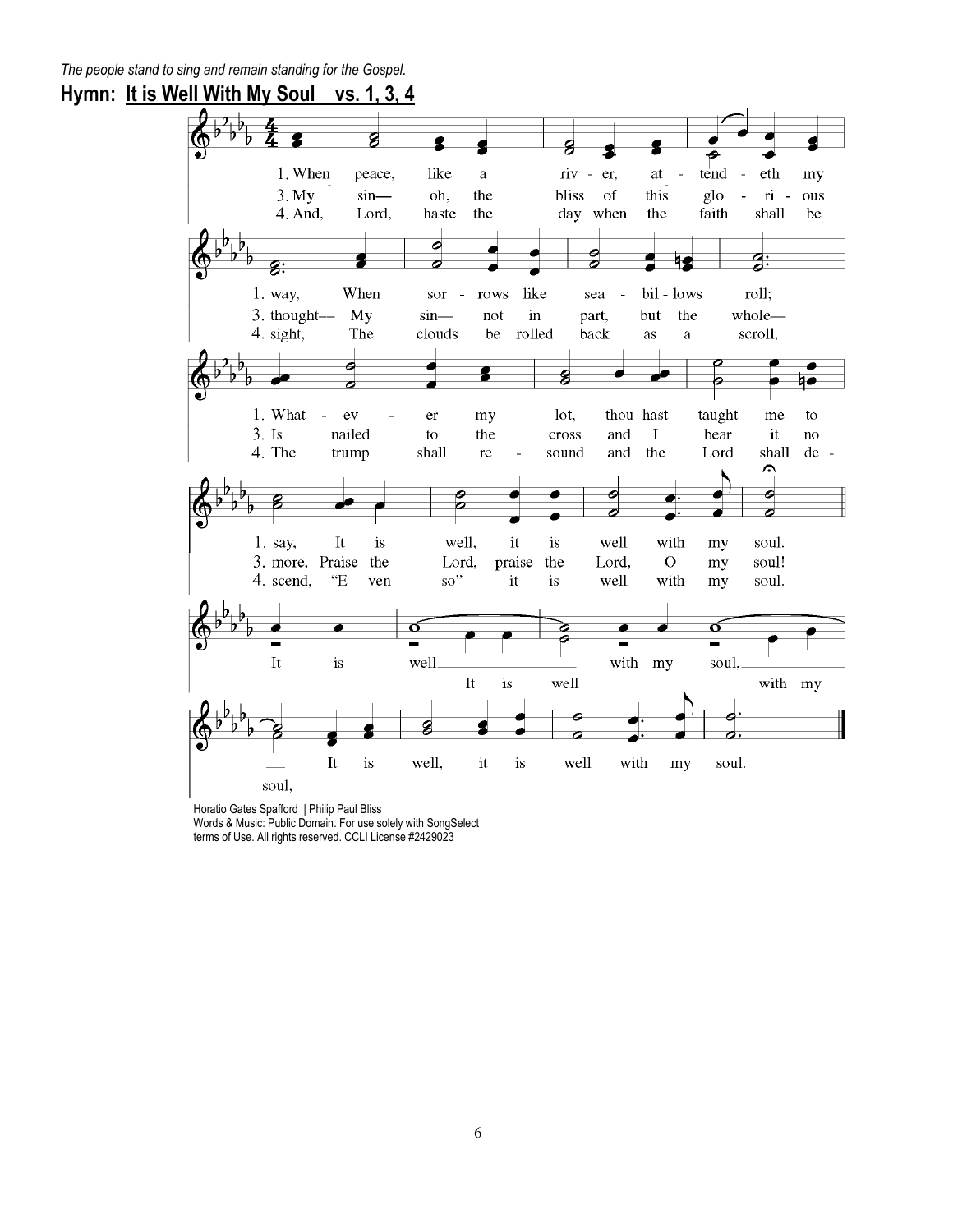## **The Holy Gospel: John 20:19–31**

**Priest:** The Holy Gospel of our Lord Jesus Christ according to John. **People: Glory to you, Lord Christ.** 

<sup>19</sup>On the evening of that day, the first day of the week, the doors being locked where the disciples were for fear of the Jews, Jesus came and stood among them and said to them, "Peace be with you." <sup>20</sup>When he had said this, he showed them his hands and his side. Then the disciples were glad when they saw the Lord. <sup>21</sup> Jesus said to them again, "Peace be with you. As the Father has sent me, even so I am sending you." <sup>22</sup> And when he had said this, he breathed on them and said to them, "Receive the Holy Spirit. <sup>23</sup> If you forgive the sins of any, they are forgiven them; if you withhold forgiveness from any, it is withheld." <sup>24</sup> Now Thomas, one of the twelve, called the Twin, was not with them when Jesus came. <sup>25</sup>So the other disciples told him, "We have seen the Lord." But he said to them, "Unless I see in his hands the mark of the nails, and place my finger into the mark of the nails, and

place my hand into his side, I will never believe." 26 Eight days later, his disciples were inside again, and Thomas was with them. Although the doors were locked, Jesus came and stood among them and said, "Peace be with you." <sup>27</sup> Then he said to Thomas, "Put your finger here, and see my hands; and put out your hand, and place it in my side. Do not disbelieve, but believe." <sup>28</sup> Thomas answered him, "My Lord and my God!" <sup>29</sup> Jesus said to him, "Have you believed because you have seen me? Blessed are those who have not seen and yet have believed." <sup>30</sup> Now Jesus did many other signs in the presence of the disciples, which are not written in this book; <sup>31</sup> but these are written so that you may believe that Jesus is the Christ, the Son of God, and that by believing you may have life in his name.

**Priest:** The Gospel of the Lord. **People: Praise to you, Lord Christ.** *The people sit.*

#### **The Sermon: The Rev. Mike Moffitt**

*Following today's service, the sermon will be available on the church website: www.lightofchristva.org*

#### **The Nicene Creed**

*The people stand and affirm the creed with the priest.*

of heaven and earth, of all that is, visible and invisible.

We believe in one Lord, Jesus Christ, the only-begotten Son of God, eternally begotten of the Father, God from We believe in the Holy Spirit, the Lord, the giver of life, God, Light from Light, true God from true God, begotten, not made, of one Being with the Father; the Father and the Son is worshiped and glorified, who through him all things were made. For us and for our spoke through the prophets. We believe in one holy salvation he came down from heaven, was incarnate catholic and apostolic Church. We acknowledge one from the Holy Spirit and the Virgin Mary, and was made baptism for the forgiveness of sins. We look for the man. For our sake he was crucified under Pontius resurrection of the dead, and the life of the world to Pilate; he suffered death and was buried. On the third come. **Amen.**day he rose again in accordance with the Scriptures; he

We believe in one God, the Father, the Almighty, maker ascended into heaven and is seated at the right hand of the Father. He will come again in glory to judge the living and the dead, and his kingdom will have no end.

who proceeds from the Father and the Son, who with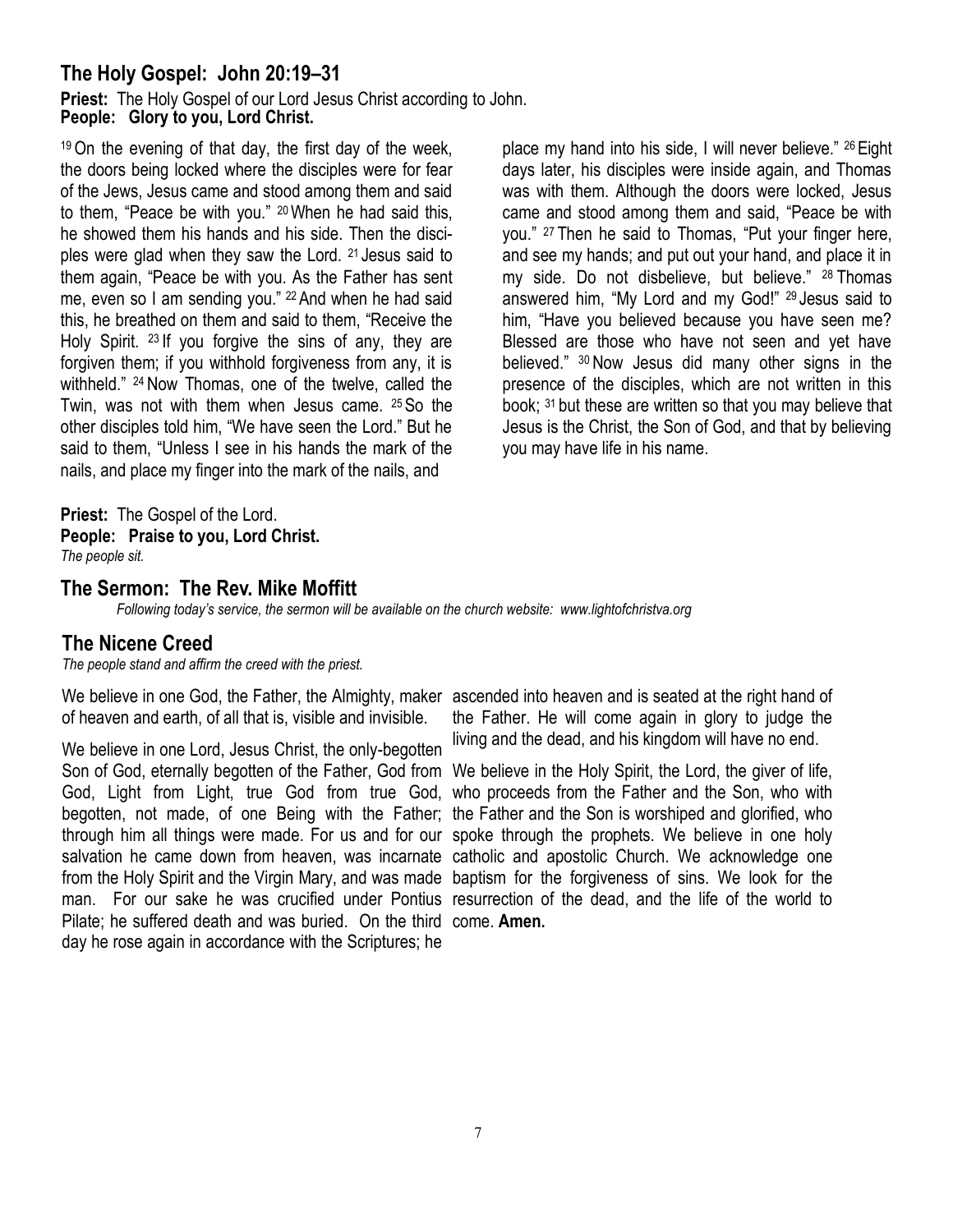## **The Prayers of the People**

*The people kneel or sit. The leader and people pray responsively.*

Reader: Let us pray for the Church and for the world, saying, "hear our prayer."

We cry out to you O' Lord for the peace of the whole world, and for the well-being and unity of the people of God. We especially ask for your mercy upon the people of Ukraine during this time of war with Russia. Lord, we know that only in the name of Jesus Christ and through a move of the Holy Spirit will there be lasting peace. Lord, bring glory to your holy name in this trying time.

#### Reader: Lord, in your mercy. **People: Amen. Lord have mercy.**

Reader: For *Foley Beach*, our Archbishop, and *John Guernsey*, our Bishop, *Mike* our priest and for all the clergy and people of our Diocese and Congregation. Let them in unity speak with one voice declaring the Lordship of Jesus Christ over all creation.

Reader: Lord, in your mercy. **People: Amen. Lord have mercy.**

Reader: We ask your favor and blessing on all those who proclaim the Gospel at home and abroad; and for all who teach and disciple others. We pray especially for our brothers, Stephen Kaziimba, Archbishop of Uganda, Archbishop Benjamin Kwashi of Nigeria and for all those under their care. Please give them courage and strength to carry on in faith. We pray for our brothers and sisters around the world who are suffering from the effects of poverty and disease, especially in India and Nepal. We pray for Anglican Frontier Missions cross-cultural workers who are bringing the hope of Christ to areas that are often unsafe. We pray for your blessings on Wyldlife and Young Life in Northumberland County and upon Caty and the many volunteers who bring the gospel message to the middle school and high school students in Northumberland County. We also ask for your presence and blessings upon the elementary children and teachers in The Good News Club.

Reader: Lord, in your mercy.

### **People: Amen. Lord have mercy.**

Reader: We pray for divine strength, courage, and provision for our brothers and sisters in Christ around the world who are persecuted for their faith. Let their courage and faithful witness to the Lordship of Jesus Christ be a model for Christians in this country in the coming months and years. Let us be found faithful too.

#### Reader: Lord, in your mercy. **People: Amen. Lord have mercy.**

Reader: We pray for protection and blessings on all those in our military men and women, law enforcement, first responders and their families.

#### Reader: Lord, in your mercy. **People: Amen. Lord have mercy.**

Reader: We pray for protection and blessings on all those in our medical community. Please give them your wisdom and discernment as they diagnosis and choose the proper treatment for the ever-growing lists of virus' and ailments found today.

Reader: Lord, in your mercy. **People: Amen. Lord have mercy.**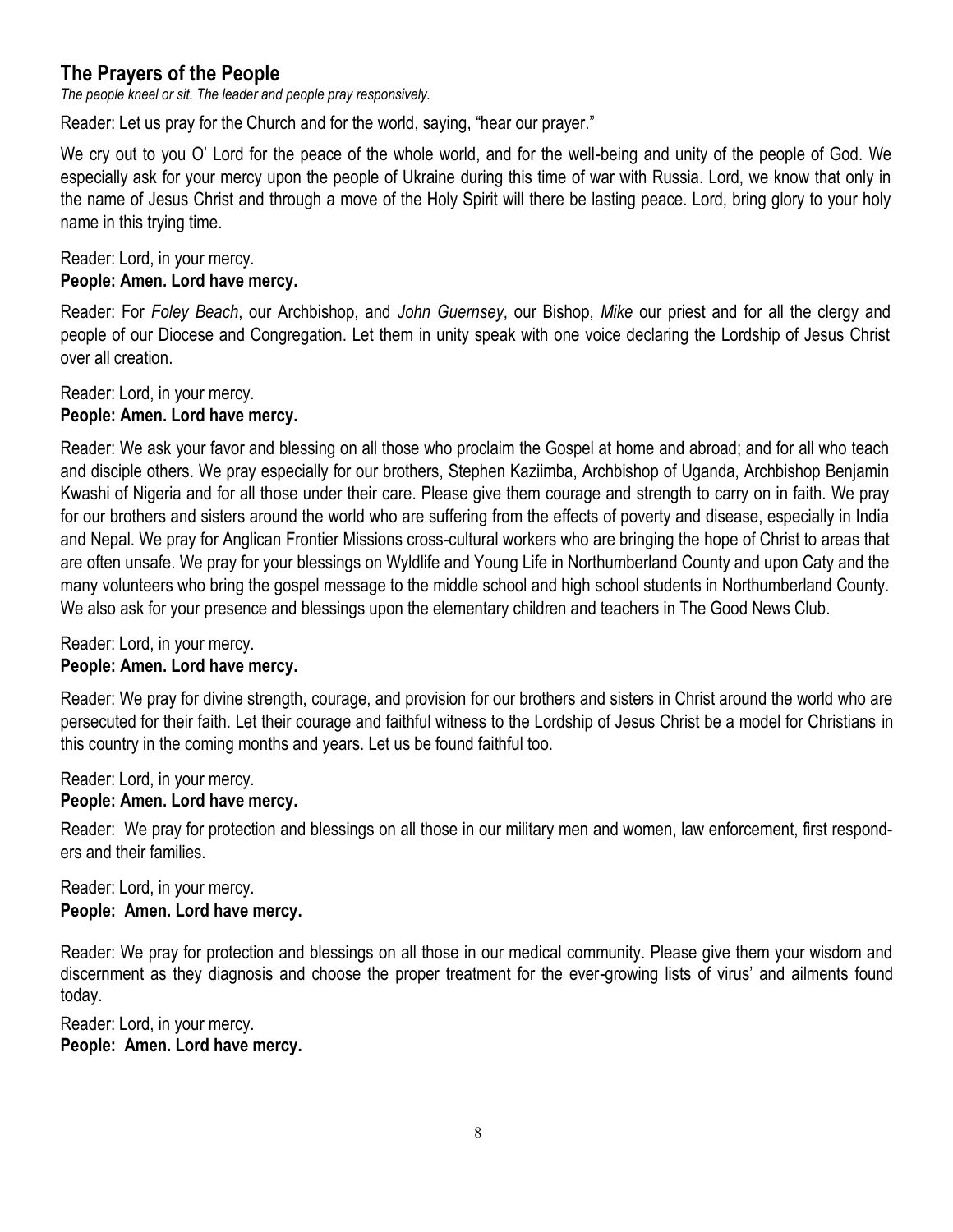Reader: We ask your blessings and provision for Northern Neck Christian School. We pray you will use this ministry to bring blessing in the lives of children and their families in the Northern Neck. Provide a way for the growth of this important mission to the children and their families in our area. Lord, please raise up those who see the need for Christian education as the way of providing godly children who will become godly adults.

Reader: Lord, in your mercy.

### **People: Amen. Lord have mercy.**

Reader: Lord, we pray that you will pour out your Holy Spirit upon this nation, bringing a powerful revival of faith in Jesus Christ throughout our land. We acknowledge that our only hope is in you and not in the wisdom or decisions of men. We pray that you will bring both state and federal leaders to their knees in obedience to your word and the worship of Jesus Christ our Lord. For those who resist your wisdom and mercy we ask you to replace them with those who live for your glory not their own.

#### Reader: Lord, in your mercy. **People: Amen. Lord have mercy.**

Reader: We pray for your comfort and blessing all those who are in trouble, sorrow, need, sickness, or any other adversity [especially \_\_\_\_\_\_\_\_\_\_\_\_\_].

Reader: Lord, in your mercy. **People: Amen. Lord have mercy.**

Reader: We remember those who have departed this life in the certain hope of the resurrection. Let their faithful witness remind us that life here is temporary, and only through saving faith in the death and resurrection of Jesus Christ can we obtain eternal life with our Lord. We ask your loving care and provision for those who are left behind.

Reader: Lord, in your mercy. **People: Amen. Lord have mercy.**

Reader: We invite individual petitions at this time.

**Priest**: Heavenly Father, grant these our prayers for the sake of Jesus Christ, our only Mediator and Advocate, who lives and reigns with you in the unity of the Holy Spirit, one God, now and forever. **Amen.**

**Priest:** Let us humbly confess our sins to Almighty God.

*The People sit or kneel reverently*

## **Confession of Sin**

**Priest and People: Most merciful God, we confess that we have sinned against you in thought, word, and deed, by what we have done, and by what we have left undone. We have not loved you with our whole heart; we have not loved our neighbors as ourselves. We are truly sorry and we humbly repent. For the sake of your Son Jesus Christ, have mercy on us and forgive us; that we may delight in your will, and walk in your ways, to the glory of your Name. Amen.**

**Priest:** Almighty God our heavenly Father, who in his great mercy has promised forgiveness of sins to all those who sincerely repent and with true faith turn to him, have mercy upon you, pardon and deliver you from all your sins, confirm and strengthen you in all goodness, and bring you to everlasting life; through Jesus Christ our Lord.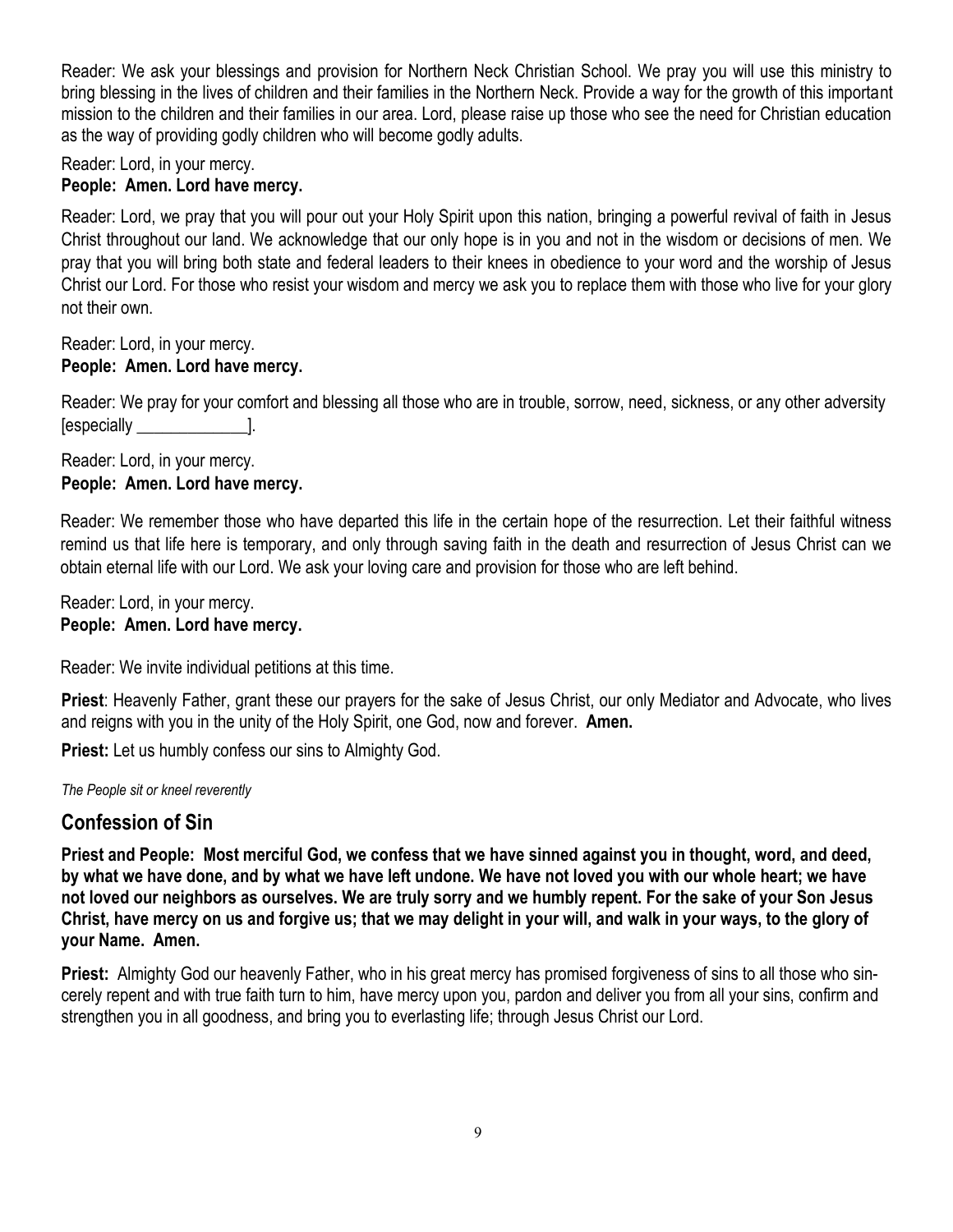## **Words of Comfort**

**Priest:** The Word of God to all who truly turn to him:

"Peace I leave with you; my peace I give to you. Not as the world gives do I give to you, Let not your hearts be troubled, neither let them be afraid." *John 14:27*

"...fear not, for I am with you; be not dismayed, for I am your God; I will strengthen you, I will help you, I will uphold you with my righteous right hand." *Isaiah 41:10*

**Priest:** The Peace of the Lord be always with you. **People: And with your spirit.**

## **Prayers for Birthdays and Anniversaries Prayer for the Offering The Holy Communion Choir Medley: "Oh How He Loves You and Me...His Name is Wonderful,"** CCLI License 2429023

*The people stand and sing while the ushers present the offering*

## **The Doxology:**



## **The Great Thanksgiving**

*The people remain standing.*

**Priest:** The Lord be with you. **People: And with your spirit.**

**Priest:** Lift up your hearts. **People: We lift them up to the Lord.**

**Priest:** Let us give thanks to the Lord our God. **People: It is right to give him thanks and praise.**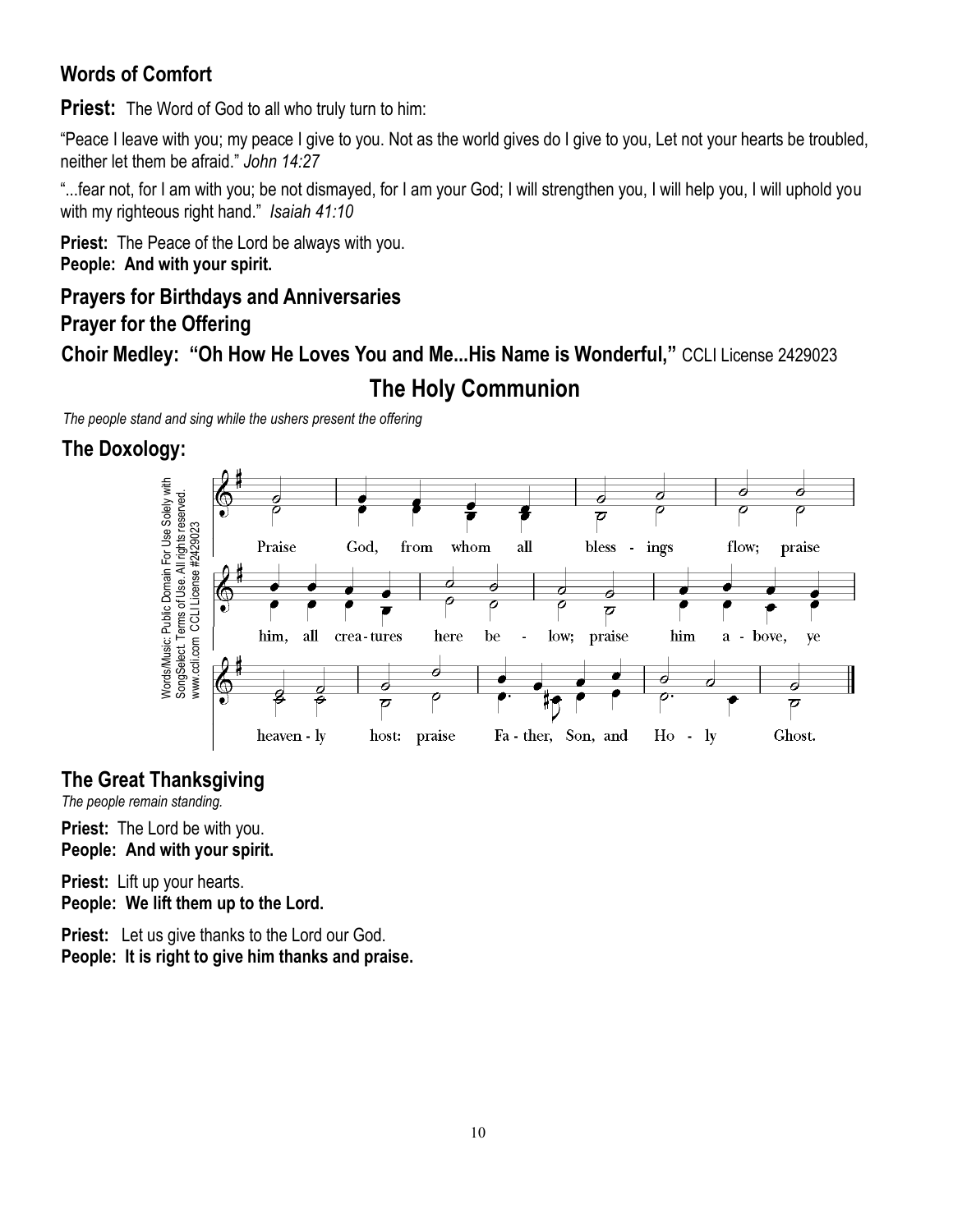**Priest:** It is right, our duty and our joy, always and everywhere to give thanks to you, Father Almighty, Creator of heaven and earth, through Jesus Christ our Lord; who on the first day overcame death and the grave, and by his glorious resurrection opened to us the way of everlasting life. Therefore we praise you, joining our voices with Angels and Archangels and with all the company of heaven, who for ever sing this hymn to proclaim the glory of your Name:



## **The Prayer of Consecration**

#### *The people kneel or sit reverently.*

**Priest:** Holy and gracious Father: In your infinite love you made us for yourself; and when we had sinned against you and became subject to evil and death, you, in your mercy, sent your only Son Jesus Christ into the world for our salvation. By the Holy Spirit and the Virgin Mary he became flesh and dwelt among us. In obedience to your will, he stretched out his arms upon the Cross and offered himself once and for all, that by his suffering and death we might be saved. By his resurrection he broke the bonds of death, trampling Hell and Satan under his feet. As our great high priest, he ascended to your right hand in glory, that we might come with confidence before the throne of grace.

On the night that he was betrayed, our Lord Jesus Christ took bread; and when he had given thanks, he broke it, and gave it to his disciples, saying, "Take, eat; this is my Body which is given for you: Do this in remembrance of me."

Likewise, after supper, Jesus took the cup, and when he had given thanks, he gave it to them, saying, "Drink this, all of you; for this is my Blood of the New Covenant, which is shed for you, and for many, for the forgiveness of sins: Whenever you drink it, do this in remembrance of me."

Therefore we proclaim the mystery of faith:

**Priest and People: Christ has died. Christ is risen. Christ will come again.**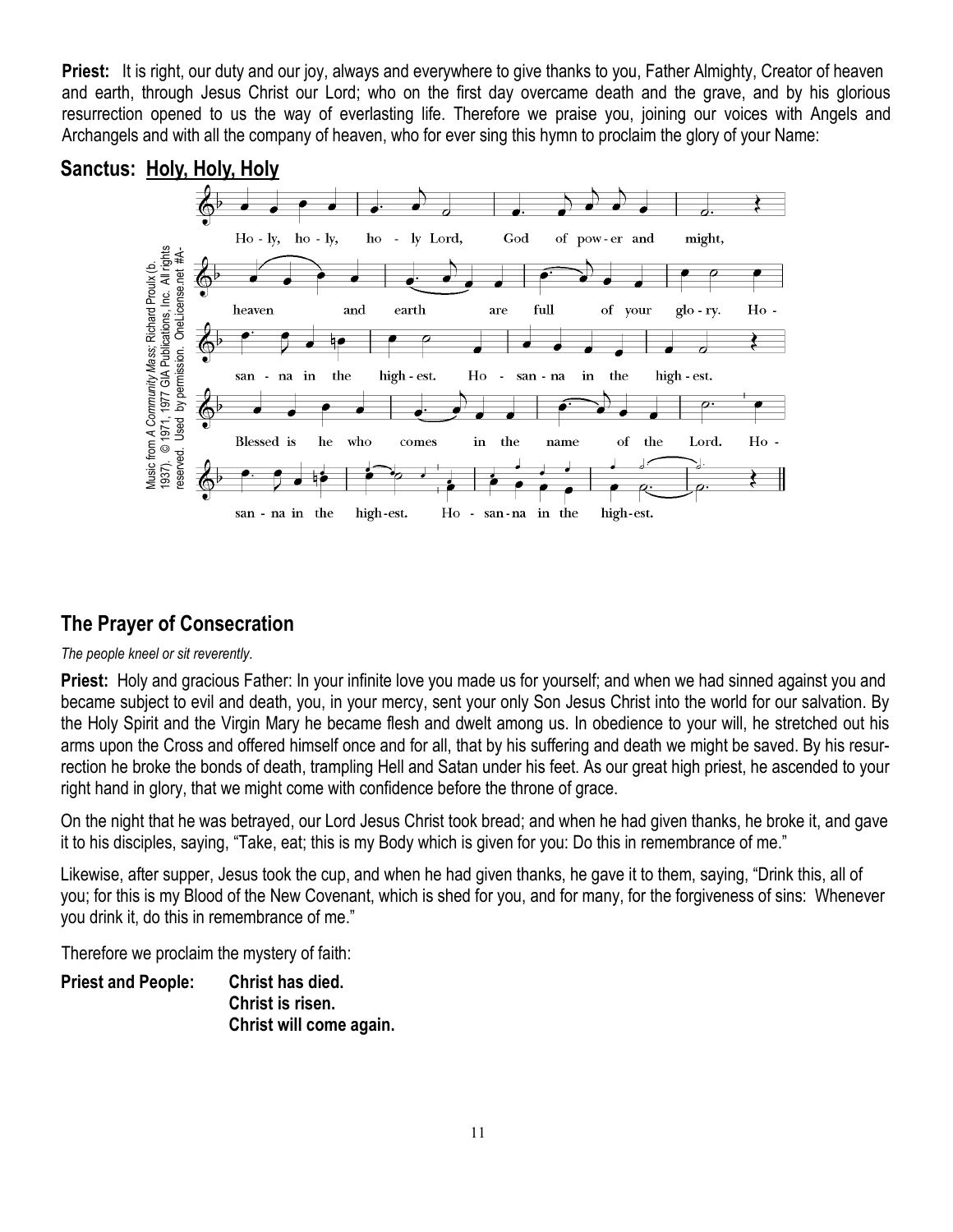**Priest:** We celebrate the memorial of our redemption, O Father, in this sacrifice of praise and thanksgiving, and we offer you these gifts. Sanctify them by your Word and Holy Spirit to be for your people the Body and Blood of your Son, Jesus Christ. Sanctify us also, that we may worthily receive this holy sacrament, and be made one body with him, so that he may dwell in us and we in him. In the fullness of time, put all things in subjection under your Christ, and bring us with all your saints into the joy of your heavenly kingdom, where we shall see our Lord face to face. All this we ask through your Son Jesus Christ: By him, and with him, and in him, in the unity of the Holy Spirit, all honor and glory is yours, Almighty Father, now and forever.

### **People: Amen.**

**Priest:** And now, as our Savior Christ has taught us, we are bold to pray:

**Priest and People: Our Father, who art in heaven, hallowed be thy name, thy kingdom come; thy will be done, on earth as it is in heaven. Give us this day our daily bread, and forgive us our trespasses, as we forgive those who trespass against us. And lead us not into temptation, but deliver us from evil. For thine is the kingdom, and the power, and the glory, forever and ever. Amen.**

### **The Breaking of the Bread**

*The priest breaks the consecrated Bread and says*

**Priest:** Alleluia. Christ our Passover is sacrificed for us; **People: Therefore let us keep the feast. Alleluia.**

**Priest:** The Gifts of God for the people of God. Take them in remembrance that Christ died for you, and feed on him in your hearts by faith, with thanksgiving.

*If you are a baptized Christian, we welcome you to Holy Communion at Light of Christ Anglican Church. Both the bread and the wine are offered at Communion. You may receive the wine with the communion kit in your pew, bring the communion kit to the altar and partake of it there, or take the wafer offered and dip it in the communion cup at the altar. If you do not wish to receive one of the elements, please indicate by crossing your arms upon your chest.* 

*The people come forward as invited to do so by the ushers. If you are unable to come forward, please notify an usher during Communion of your desire to receive at your seat. The Bread and the Cup are given to the communicants with these words:*

**Eucharist Minister:** The Body of Christ, the Bread of heaven. **Communicant:** Amen.

**Eucharist Minister:** The Blood of Christ, the Cup of salvation. **Communicant:** Amen.

## **Communion of the People**

## **Communion Hymns**

*The people are invited to sing the communion hymns.*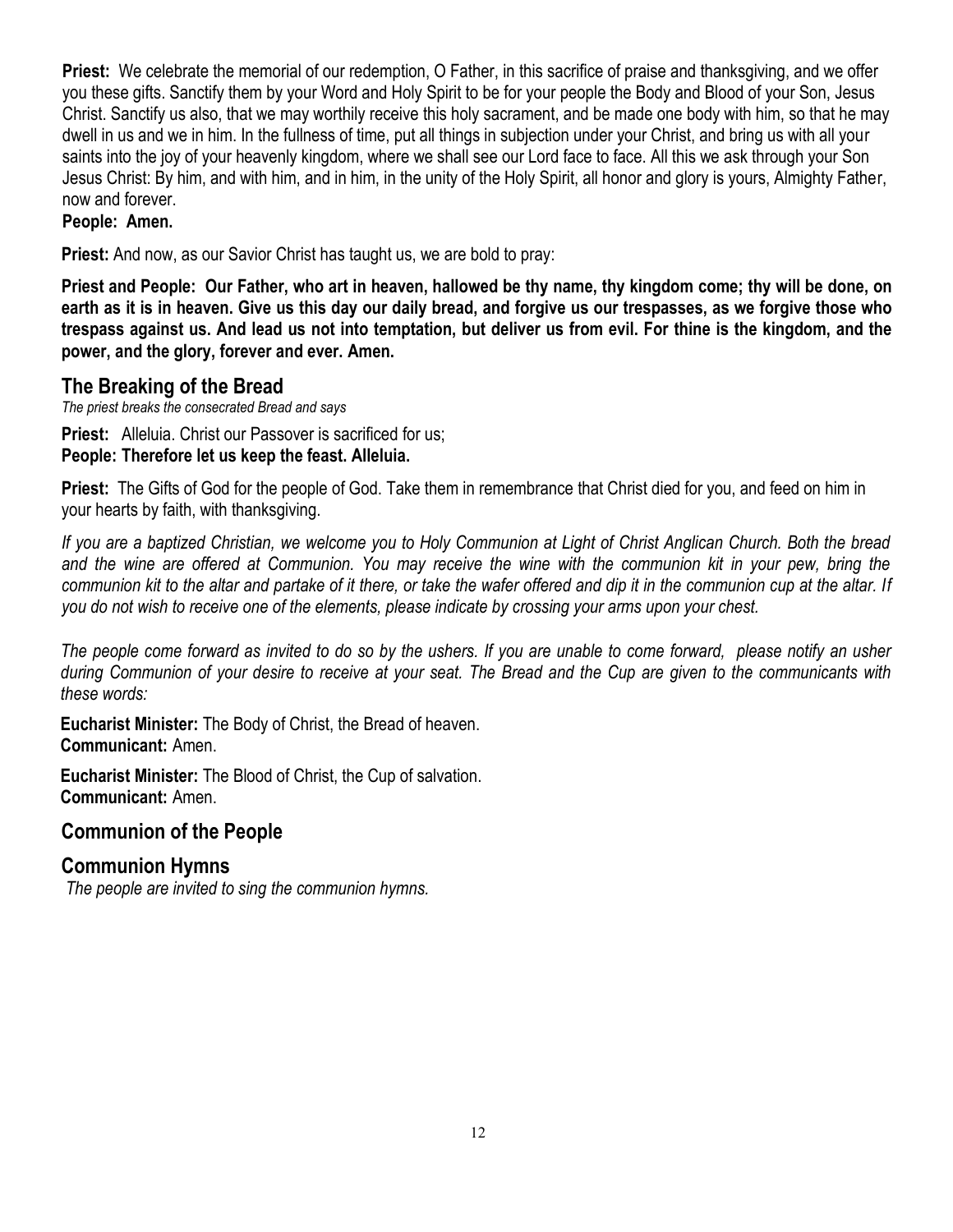### **Hymn: Trust and Obey vs. 1 & 4**



John Henry Sammis | David Brink Towner

Words & Music: Public Domain. For use solely with SongSelect Terms of Use. All rights reserved. CCLI License #2429023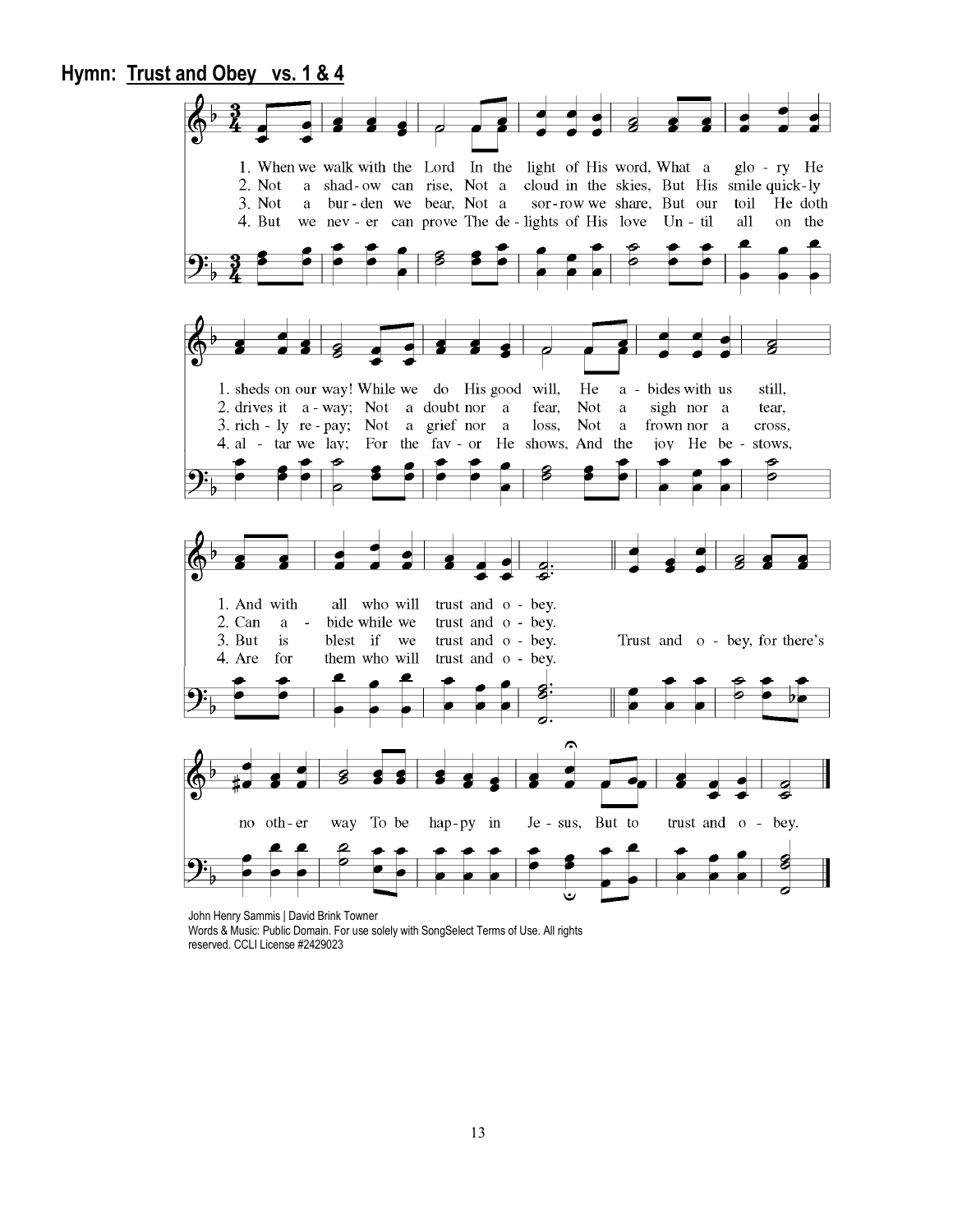**Hymn: Sweet Hour of Prayer vs. 1–3** 



William W. Walford | William B. Bradbury | Words & Music: Public Domain. For use solely with SongSelect Terms of Use. All rights reserved. CCLI License #2429023 William W. Walford | William B. Bradbury | Words & Music: Public Domain. For use solely with SongSelect Terms of Use. All rights reserved. CCLI License #2429023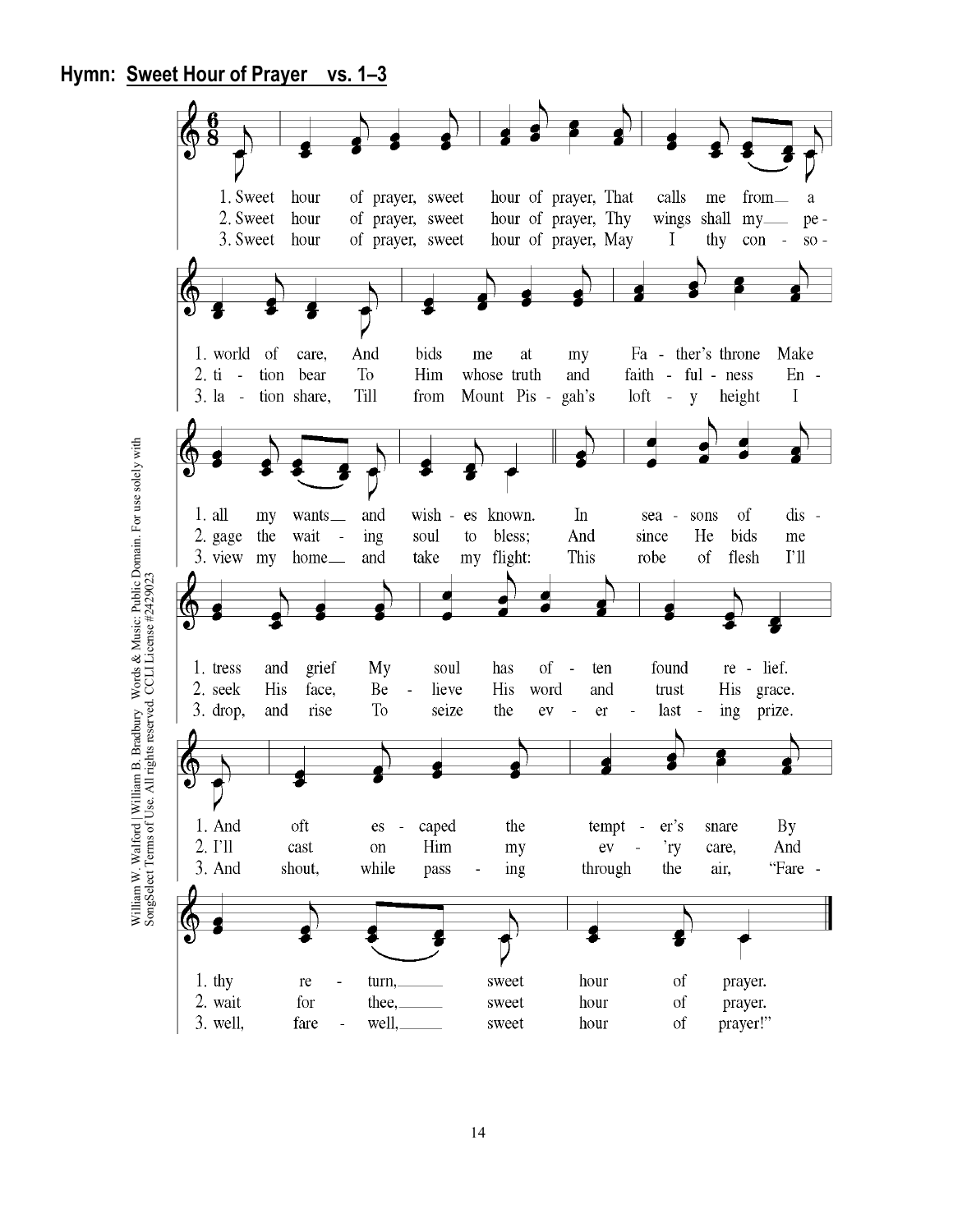## **The Post Communion Prayer**

#### **Priest:** Let us pray.

**Priest and People: Heavenly Father, we thank you for feeding us with the spiritual food of the most precious body and blood of your Son, our Savior, Jesus Christ; and for assuring us in these holy mysteries that we are living members of the body of your Son, and heirs of your eternal Kingdom. And now, Father, send us out to do the work you have given us to do, to love and serve you as faithful witnesses of Christ our Lord. To him, to you, and to the Holy Spirit, be honor and glory, now and forever**. **Amen.** 

## **The Blessing**

**Priest:** Now to him who is able to do far more abundantly than all that we ask or think, according to the power at work within us, to him be glory in the church and in Christ Jesus throughout all generations, forever and ever. **Amen.** 

## **Closing Hymn: Near the Cross vs. 1–4**



Fanny Jane Crosby | William H. Doane Words & Music: Public Domain. For use solely with SongSelect Terms of Use. All rights reserved. CCLI License #2429023

## **The Dismissal**

**Priest:** Alleluia. Let us go forth in the name of Christ. **People: Thanks be to God. Alleluia. Alleluia.**